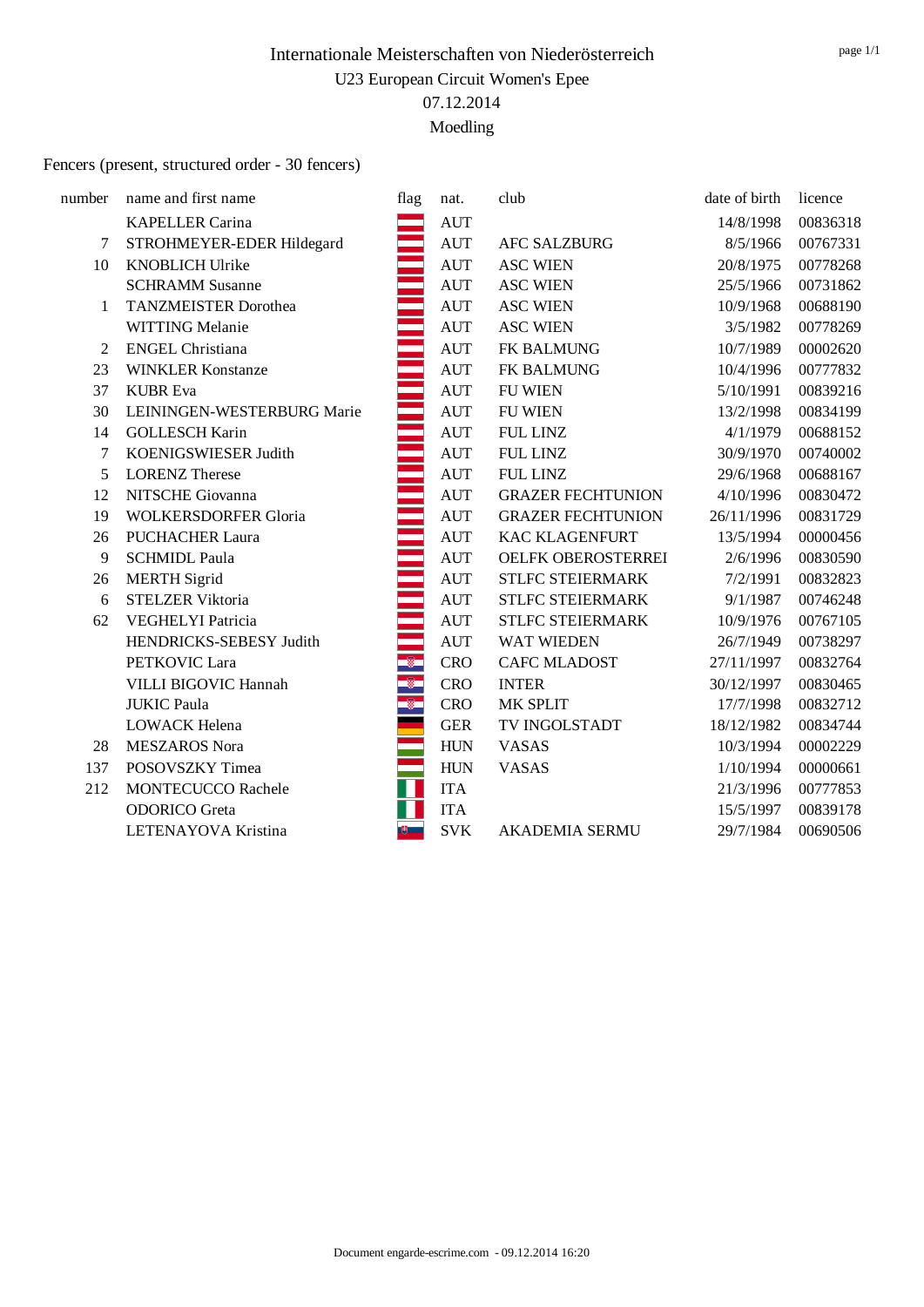#### Formula of the competition

30 fencers

2 poules: rounds

Round No 1 30 fencers 5 poules of 6 Separation by : countries, clubs 24 qualifiers

Round No 2 24 fencers 4 poules of 6 Separation by : countries, clubs 18 qualifiers

Qualification at the end of the poules on 2 rounds Ranking at the end of the poules on 2 rounds

\_\_\_\_\_\_\_\_\_\_\_\_\_\_\_\_\_\_\_\_\_\_\_\_\_\_\_\_\_\_\_\_\_

Direct elimination : 18 fencers

Direct elimination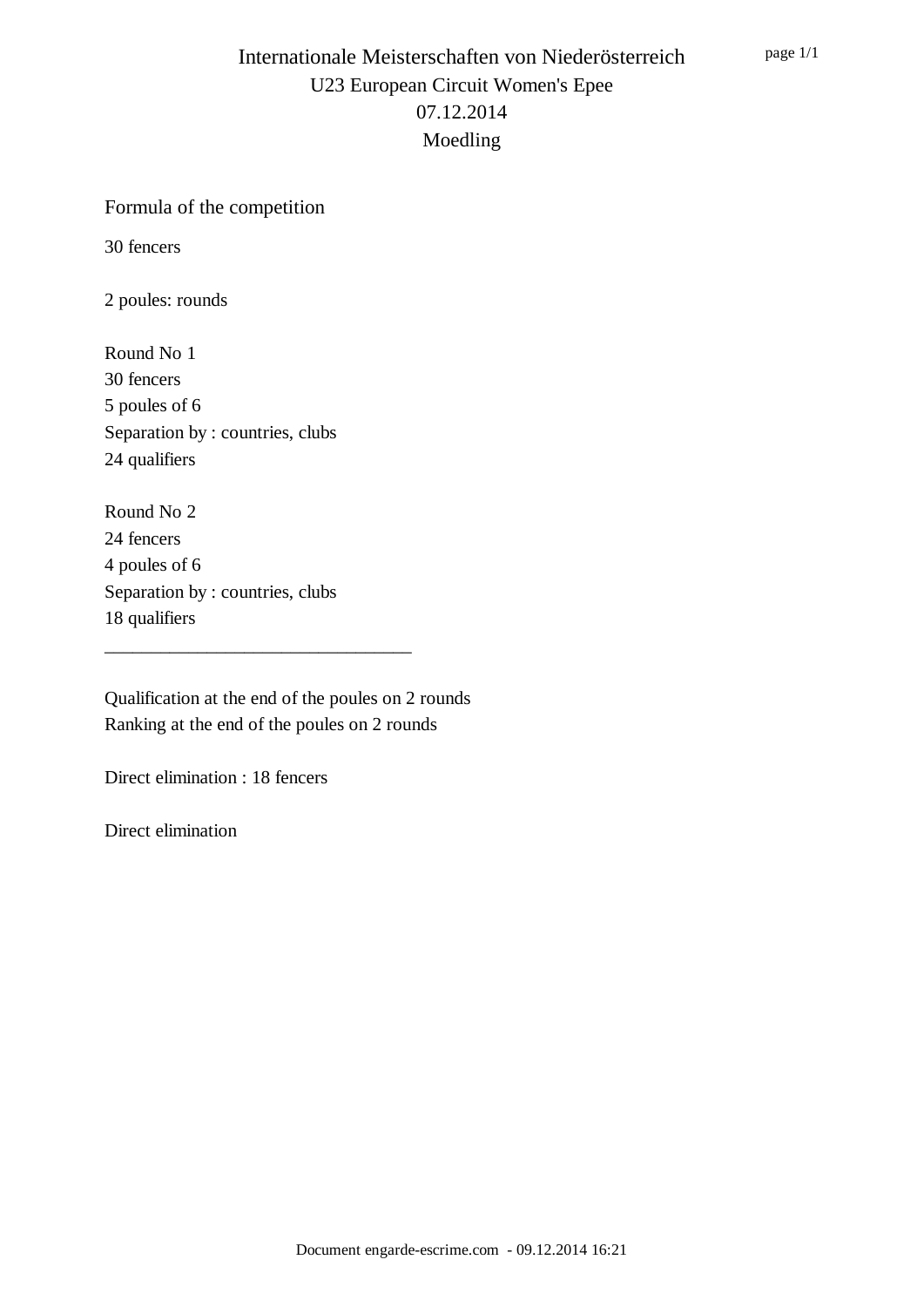Poules, round No 1

Poule No 1 11:30 piste No 9 Referee: KUNFALFY Peter AUT STLFC STEIERMARK

|                                                      |                          |                                     |                                                                                               | V/M            | ind.         |          | HS rank                   |
|------------------------------------------------------|--------------------------|-------------------------------------|-----------------------------------------------------------------------------------------------|----------------|--------------|----------|---------------------------|
| <b>WOLKERSDORFER Gloria</b>                          | <b>AUT</b>               | <b>GRAZER FECHTUNION</b>            | $\overline{2}$<br>$\overline{2}$<br>$\overline{2}$<br>V<br>V                                  | 0.400          | $-6$         | 16       | 4                         |
| <b>TANZMEISTER Dorothea</b>                          | <b>AUT</b>               | <b>ASC WIEN</b>                     | $\mathbf{V}$<br>V<br>V<br>V<br>V                                                              | 1.000          | 13           | 25       | $\mathbf{1}$              |
| <b>GOLLESCH Karin</b>                                | <b>AUT</b>               | <b>FUL LINZ</b>                     | 3<br>$\mathbf{V}$<br>$\mathbf{V}$<br>$\mathbf{V}$<br>3                                        | 0.600          | 3            | 21       | 3                         |
| <b>KAPELLER Carina</b>                               | <b>AUT</b>               |                                     | $\mathbf{V}$<br>$\overline{4}$<br>$\overline{2}$<br>1<br>$\mathbf{1}$                         | 0.200          | $-10$        | 13       | 6                         |
| VILLI BIGOVIC Hannah                                 | <b>CRO</b>               | <b>INTER</b>                        | $\mathbf{V}$<br>$\overline{4}$<br>$\overline{4}$<br>3<br>$\mathbf{1}$                         | 0.200          | $-5$         | 17       | 5                         |
| <b>MONTECUCCO Rachele</b>                            | <b>ITA</b>               |                                     | $\overline{\mathsf{V}}$<br>$\overline{2}$<br>$\overline{2}$<br>$\mathbf{V}$<br>$\mathbf V$    | 0.600          | 5            | 19       | $\overline{2}$            |
| Poule No 2 11:30 piste No 10                         |                          |                                     |                                                                                               |                |              |          |                           |
| Referee: TURCAN Anastasia MDA                        |                          |                                     |                                                                                               | V/M            | ind.         |          | HS rank                   |
| <b>ENGEL Christiana</b>                              | <b>AUT</b>               | <b>FK BALMUNG</b>                   | V<br>V<br>3<br>$\mathbf{0}$<br>1                                                              | 0.400          | $-3$         | 14       | 4                         |
| <b>SCHRAMM Susanne</b>                               | <b>AUT</b>               | <b>ASC WIEN</b>                     | 3<br>$\overline{2}$<br>$\mathfrak{2}$<br>$\overline{4}$<br>$\overline{0}$                     | 0.000          | $-13$        | 11       | 6                         |
| <b>PUCHACHER Laura</b>                               | <b>AUT</b>               | <b>KAC KLAGENFURT</b>               | $\overline{3}$<br>$\overline{4}$<br>V4<br>$\boldsymbol{0}$<br>$\mathbf{0}$                    | 0.200          | $-12$        | 11       | $\sqrt{5}$                |
| NITSCHE Giovanna                                     | <b>AUT</b>               | <b>GRAZER FECHTUNION</b>            | $\mathbf V$<br>$\mathfrak{Z}$<br>$\overline{c}$<br>V <sub>1</sub><br>$\mathbf V$              | 0.600          | $\mathbf{1}$ | 16       | $\mathfrak{Z}$            |
| <b>LOWACK Helena</b>                                 | <b>GER</b>               | TV INGOLSTADT                       | $\overline{2}$<br>V<br>V<br>$\mathbf V$<br>V                                                  | 0.800          | 7            | 22       | $\sqrt{2}$                |
| POSOVSZKY Timea                                      | <b>HUN</b>               | <b>VASAS</b>                        | $\overline{\mathbf{V}}$<br>$\overline{V}$<br>V<br>$\mathbf V$<br>V                            | 1.000          | 20           | 25       | $\mathbf{1}$              |
| Poule No 3 11:30 piste No 11                         |                          |                                     |                                                                                               |                |              |          |                           |
| Referee: FEICHTINGER Robert AUT OELFK OBEROSTERREICH |                          |                                     |                                                                                               |                |              |          |                           |
| <b>KNOBLICH Ulrike</b>                               | <b>AUT</b>               | <b>ASC WIEN</b>                     | V<br>$\overline{2}$<br>$\mathbf V$<br>$\mathbf V$                                             | V/M<br>0.600   | ind.         | 18       | HS rank                   |
| <b>WINKLER Konstanze</b>                             | <b>AUT</b>               | FK BALMUNG                          | $\mathbf{1}$<br>$\overline{4}$<br>$\mathbf V$<br>$\mathbf V$<br>$\mathbf V$<br>$\overline{4}$ | 0.600          | $\mathbf{1}$ | 23       | 4                         |
| <b>LORENZ</b> Therese                                |                          | <b>FUL LINZ</b>                     | $\mathbf{V}$<br>$\mathbf V$<br>$\mathbf V$<br>V<br>$\overline{4}$                             | 0.800          | 4<br>9       | 24       | 3<br>$\sqrt{2}$           |
|                                                      | <b>AUT</b>               |                                     | $\mathbf V$<br>$\overline{4}$                                                                 |                |              |          | 5                         |
| <b>WITTING Melanie</b>                               | <b>AUT</b>               | <b>ASC WIEN</b>                     | $\overline{2}$<br>1<br>$\mathbf{0}$<br>$\mathbf V$<br>$\mathbf{V}$<br>$\mathbf V$             | 0.200          | $-11$<br>11  | 12<br>23 |                           |
| <b>JUKIC Paula</b><br>VEGHELYI Patricia              | <b>CRO</b><br><b>AUT</b> | MK SPLIT<br><b>STLFC STEIERMARK</b> | V<br>3<br>$\overline{4}$<br>$\overline{2}$<br>3<br>$\overline{2}$<br>$\mathbf{0}$             | 0.800<br>0.000 | $-14$        | 11       | $\mathbf{1}$<br>6         |
|                                                      |                          |                                     |                                                                                               |                |              |          |                           |
| Poule No 4 11:30 piste No 12                         |                          |                                     |                                                                                               |                |              |          |                           |
| Referee: BOROSAK Mirna CRO CAFC MLADOST              |                          |                                     |                                                                                               | V/M            | ind.         |          | HS rank                   |
| <b>STELZER Viktoria</b>                              | <b>AUT</b>               | <b>STLFC STEIERMARK</b>             | V<br>V<br>$\boldsymbol{0}$<br>$\mathbf V$<br>V                                                | 0.800          | 6            | 20       | 3                         |
| HENDRICKS-SEBESY Judith                              | <b>AUT</b>               | <b>WAT WIEDEN</b>                   | $\mathbf V$<br>3<br>$\mathbf{1}$<br>1<br>$\overline{0}$                                       | 0.200          | $-14$        | 10       | $\sqrt{5}$                |
| LEININGEN-WESTERBURG Mar                             | <b>AUT</b>               | <b>FU WIEN</b>                      | 3<br>$\mathbf{1}$<br>$\overline{4}$<br>1<br>4                                                 | 0.000          | $-12$        | 13       | 6                         |
| <b>SCHMIDL Paula</b>                                 | <b>AUT</b>               | OELFK OBEROSTERREICH                | $\mathbf{V}$<br>$\overline{\mathsf{V}}$<br>$\mathbf V$<br>3<br>$\mathbf V$                    | 0.800          | 12           | 23       | $\mathbf{1}$              |
| <b>MESZAROS Nora</b>                                 | <b>HUN</b>               | <b>VASAS</b>                        | $\overline{\mathsf{V}}$<br>$\mathbf{V}$<br>$\mathbf{V}$<br>$\mathbf{V}$<br>1                  | 0.800          | 9            | 21       | $\overline{c}$            |
| <b>ODORICO</b> Greta                                 | <b>ITA</b>               |                                     | $V$   $V$   3  <br>$\mathbf{0}$<br>4                                                          | 0.400          | $-1$         | 17       | 4                         |
| Poule No 5 11:30 piste No 13                         |                          |                                     |                                                                                               |                |              |          |                           |
| Referee: WALACH Thomas AUT                           |                          |                                     |                                                                                               |                |              |          |                           |
| <b>KUBR</b> Eva                                      | <b>AUT</b>               | <b>FU WIEN</b>                      | $\mathbf V$<br>2<br>$\mathfrak{Z}$<br>V<br>V                                                  | V/M<br>0.600   | ind.<br>5    | 20       | HS rank<br>$\overline{c}$ |
| <b>MERTH Sigrid</b>                                  | <b>AUT</b>               | <b>STLFC STEIERMARK</b>             | $\mathbf V$<br>$\mathbf V$<br>$\overline{2}$<br>$\overline{4}$<br>1                           | 0.400          | $-5$         | 17       | $\sqrt{5}$                |
| KOENIGSWIESER Judith                                 | <b>AUT</b>               | <b>FUL LINZ</b>                     | V4<br>V<br>V<br>$\mathbf V$<br>$\mathbf{0}$                                                   | 0.800          | 7            | 19       | $\mathbf{1}$              |
| STROHMEYER-EDER Hildegard                            | <b>AUT</b>               | <b>AFC SALZBURG</b>                 | V<br>V<br>$\mathfrak{Z}$<br>V<br>$\overline{4}$                                               | 0.600          | 3            | 22       | $\mathfrak{Z}$            |
| PETKOVIC Lara                                        | <b>CRO</b>               | <b>CAFC MLADOST</b>                 | $\overline{c}$<br>$\overline{\mathbf{3}}$<br>$\overline{4}$<br>V<br>1                         | 0.200          | $-9$         | 15       | 6                         |
| LETENAYOVA Kristina                                  | <b>SVK</b>               | <b>AKADEMIA SERMU</b>               | $\mathbf V$<br>V<br>4<br>4<br>1                                                               | 0.400          | $-1$         | 19       | $\overline{4}$            |
|                                                      |                          |                                     |                                                                                               |                |              |          |                           |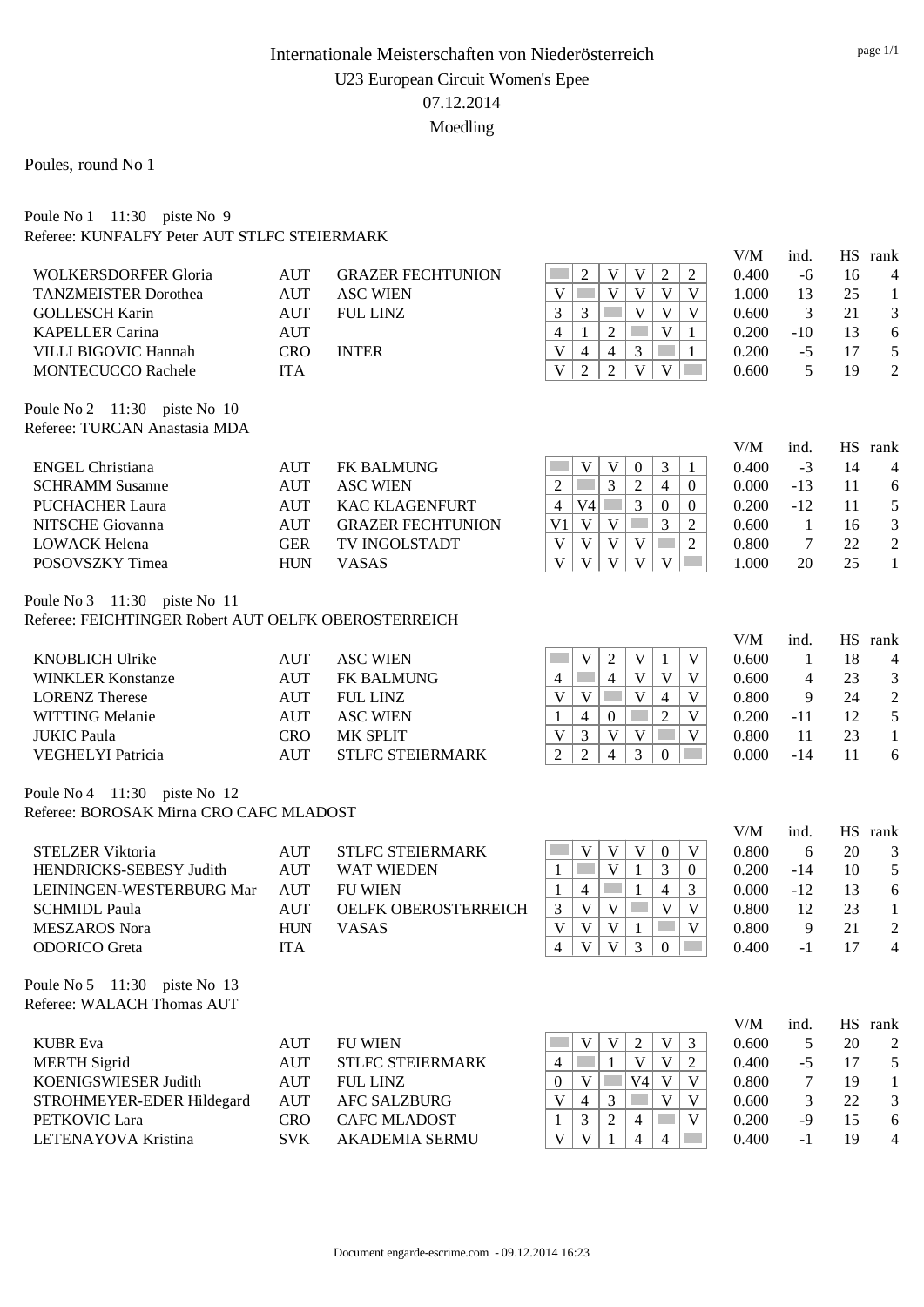Ranking of poules, round No 1 (ordered by ranking - 30 fencers)

| ranking        | name and first name         | nat.       | club                      | V/M   | ind.           | HS | group      |
|----------------|-----------------------------|------------|---------------------------|-------|----------------|----|------------|
| 1              | POSOVSZKY Timea             | <b>HUN</b> | <b>VASAS</b>              | 1.000 | 20             | 25 | qualifier  |
| $\overline{2}$ | <b>TANZMEISTER Dorothea</b> | <b>AUT</b> | <b>ASC WIEN</b>           | 1.000 | 13             | 25 | qualifier  |
| 3              | <b>SCHMIDL Paula</b>        | <b>AUT</b> | <b>OELFK OBEROSTERREI</b> | 0.800 | 12             | 23 | qualifier  |
| 4              | <b>JUKIC Paula</b>          | <b>CRO</b> | MK SPLIT                  | 0.800 | 11             | 23 | qualifier  |
| 5              | <b>LORENZ Therese</b>       | <b>AUT</b> | <b>FUL LINZ</b>           | 0.800 | 9              | 24 | qualifier  |
| 6              | <b>MESZAROS</b> Nora        | <b>HUN</b> | <b>VASAS</b>              | 0.800 | 9              | 21 | qualifier  |
| 7              | <b>LOWACK Helena</b>        | <b>GER</b> | TV INGOLSTADT             | 0.800 | 7              | 22 | qualifier  |
| 8              | KOENIGSWIESER Judith        | <b>AUT</b> | <b>FUL LINZ</b>           | 0.800 | 7              | 19 | qualifier  |
| 9              | <b>STELZER Viktoria</b>     | <b>AUT</b> | <b>STLFC STEIERMARK</b>   | 0.800 | 6              | 20 | qualifier  |
| 10             | <b>KUBR</b> Eva             | <b>AUT</b> | <b>FU WIEN</b>            | 0.600 | 5              | 20 | qualifier  |
| 11             | MONTECUCCO Rachele          | <b>ITA</b> |                           | 0.600 | 5              | 19 | qualifier  |
| 12             | <b>WINKLER Konstanze</b>    | <b>AUT</b> | <b>FK BALMUNG</b>         | 0.600 | $\overline{4}$ | 23 | qualifier  |
| 13             | STROHMEYER-EDER Hildegard   | <b>AUT</b> | <b>AFC SALZBURG</b>       | 0.600 | 3              | 22 | qualifier  |
| 14             | <b>GOLLESCH Karin</b>       | <b>AUT</b> | <b>FUL LINZ</b>           | 0.600 | 3              | 21 | qualifier  |
| 15             | <b>KNOBLICH Ulrike</b>      | <b>AUT</b> | <b>ASC WIEN</b>           | 0.600 | 1              | 18 | qualifier  |
| 16             | NITSCHE Giovanna            | <b>AUT</b> | <b>GRAZER FECHTUNION</b>  | 0.600 | 1              | 16 | qualifier  |
| 17             | LETENAYOVA Kristina         | <b>SVK</b> | <b>AKADEMIA SERMU</b>     | 0.400 | $-1$           | 19 | qualifier  |
| 18             | <b>ODORICO</b> Greta        | <b>ITA</b> |                           | 0.400 | $-1$           | 17 | qualifier  |
| 19             | <b>ENGEL Christiana</b>     | <b>AUT</b> | <b>FK BALMUNG</b>         | 0.400 | $-3$           | 14 | qualifier  |
| 20             | <b>MERTH Sigrid</b>         | <b>AUT</b> | <b>STLFC STEIERMARK</b>   | 0.400 | $-5$           | 17 | qualifier  |
| 21             | <b>WOLKERSDORFER Gloria</b> | <b>AUT</b> | <b>GRAZER FECHTUNION</b>  | 0.400 | $-6$           | 16 | qualifier  |
| 22             | VILLI BIGOVIC Hannah        | <b>CRO</b> | <b>INTER</b>              | 0.200 | $-5$           | 17 | qualifier  |
| 23             | PETKOVIC Lara               | <b>CRO</b> | <b>CAFC MLADOST</b>       | 0.200 | $-9$           | 15 | qualifier  |
| 24             | <b>KAPELLER Carina</b>      | <b>AUT</b> |                           | 0.200 | $-10$          | 13 | qualifier  |
| 25             | WITTING Melanie             | <b>AUT</b> | <b>ASC WIEN</b>           | 0.200 | $-11$          | 12 | eliminated |
| 26             | <b>PUCHACHER Laura</b>      | <b>AUT</b> | <b>KAC KLAGENFURT</b>     | 0.200 | $-12$          | 11 | eliminated |
| 27             | HENDRICKS-SEBESY Judith     | <b>AUT</b> | <b>WAT WIEDEN</b>         | 0.200 | $-14$          | 10 | eliminated |
| 28             | LEININGEN-WESTERBURG Mar    | <b>AUT</b> | <b>FU WIEN</b>            | 0.000 | $-12$          | 13 | eliminated |
| 29             | <b>SCHRAMM Susanne</b>      | <b>AUT</b> | <b>ASC WIEN</b>           | 0.000 | $-13$          | 11 | eliminated |
| 30             | <b>VEGHELYI Patricia</b>    | <b>AUT</b> | <b>STLFC STEIERMARK</b>   | 0.000 | $-14$          | 11 | eliminated |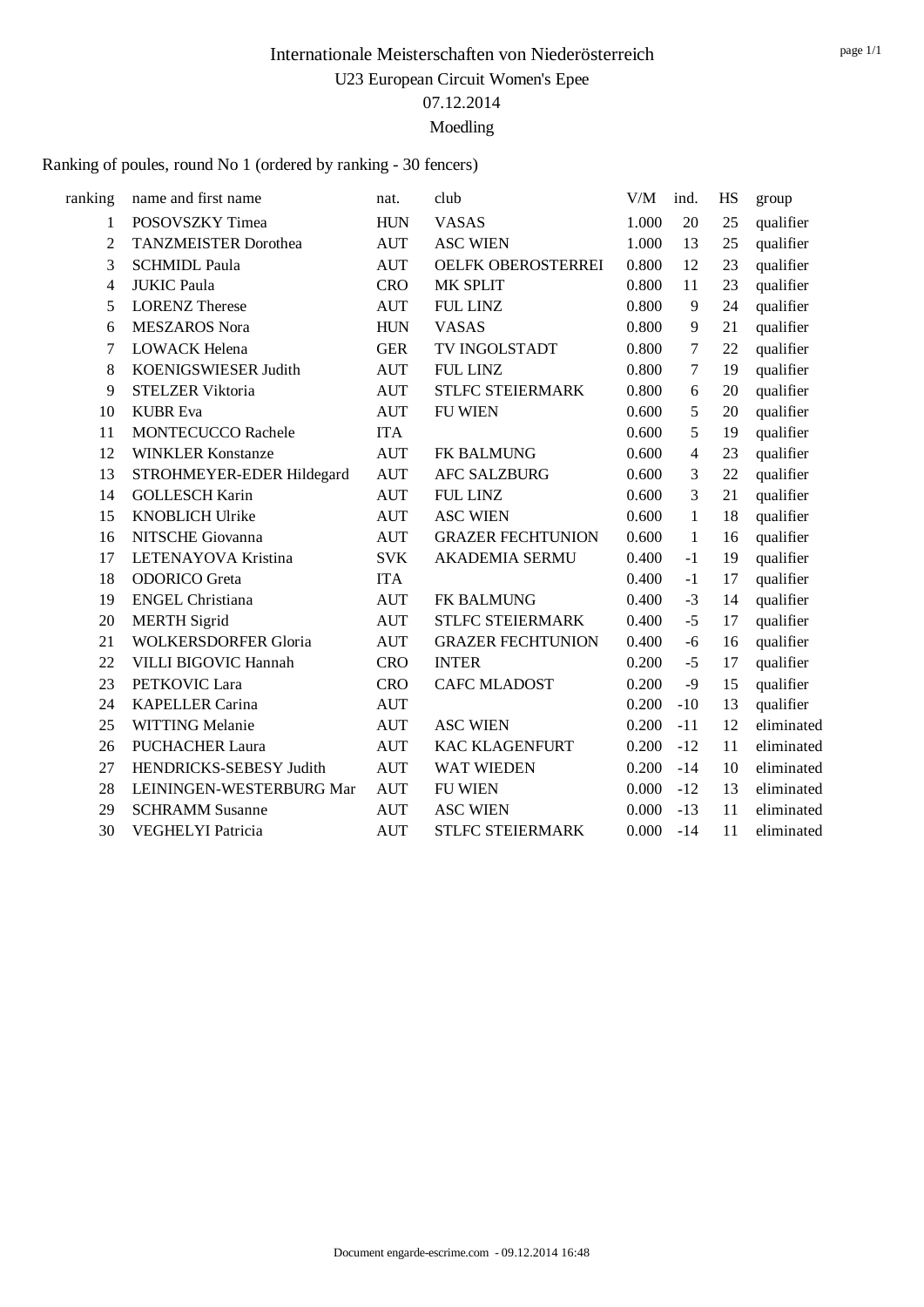Poules, round No 2

| Poule No $1 \quad 13:05$ piste No 9 |                                          |  |
|-------------------------------------|------------------------------------------|--|
|                                     | Referee: TANZMEISETER Alois AUT ASC WIEN |  |

|                                                      |            |                           |                                                                                                                    | V/M          | ind.            | HS | rank           |
|------------------------------------------------------|------------|---------------------------|--------------------------------------------------------------------------------------------------------------------|--------------|-----------------|----|----------------|
| KOENIGSWIESER Judith                                 | <b>AUT</b> | <b>FUL LINZ</b>           | V<br>$\sqrt{2}$<br>$\overline{c}$<br>$\vert 4 \vert$<br>$\overline{4}$                                             | 0.200        | $-7$            | 17 | 6              |
| <b>STELZER Viktoria</b>                              | <b>AUT</b> | <b>STLFC STEIERMARK</b>   | $\overline{2}$<br>$\overline{4}$<br> V <br>$\vert 4 \vert$<br>V                                                    | 0.400        | $-1$            | 20 | 3              |
| NITSCHE Giovanna                                     | <b>AUT</b> | <b>GRAZER FECHTUNION</b>  | $\sqrt{2}$<br>V<br>V<br>V<br>V                                                                                     | 0.800        | $7\phantom{.0}$ | 22 | $\overline{2}$ |
| POSOVSZKY Timea                                      | <b>HUN</b> | <b>VASAS</b>              | $V$ $V$ $\Box$<br>$V$ V<br>V                                                                                       | 1.000        | 10              | 25 | $\mathbf{1}$   |
| PETKOVIC Lara                                        | <b>CRO</b> | <b>CAFC MLADOST</b>       | V<br>$\overline{2}$<br>V<br>$\overline{4}$<br>$\sim$<br>$\overline{4}$                                             | 0.400        | $-3$            | 20 | $\overline{4}$ |
| LETENAYOVA Kristina                                  | <b>SVK</b> | <b>AKADEMIA SERMU</b>     | $\overline{3}$<br>2<br>$V$ $\Box$<br>$\overline{4}$<br>4                                                           | 0.200        | $-6$            | 18 | 5              |
| Poule No 2 13:05 piste No 10                         |            |                           |                                                                                                                    |              |                 |    |                |
| Referee: WALACH Thomas AUT                           |            |                           |                                                                                                                    |              |                 |    |                |
| <b>KUBR</b> Eva                                      | <b>AUT</b> | <b>FU WIEN</b>            | $\sqrt{2}$<br>3<br>3<br>$\overline{2}$<br>$\overline{4}$                                                           | V/M<br>0.000 | ind.<br>$-11$   | 14 | HS rank<br>6   |
| <b>GOLLESCH Karin</b>                                | <b>AUT</b> | <b>FUL LINZ</b>           | 3<br>$\mathbf{0}$<br>$\overline{4}$<br>V<br>$V$ $\Box$                                                             | 0.400        | $-5$            | 17 | 5              |
| <b>TANZMEISTER Dorothea</b>                          | <b>AUT</b> | <b>ASC WIEN</b>           | V<br>V<br>$\overline{2}$<br>$\overline{2}$<br>V                                                                    | 0.600        | $\overline{4}$  | 19 | $\overline{c}$ |
| VILLI BIGOVIC Hannah                                 | <b>CRO</b> | <b>INTER</b>              | V<br>$\vert 4 \vert$<br>V<br>3<br>$\sim$<br>$\overline{4}$                                                         | 0.400        | $-2$            | 21 | $\overline{4}$ |
| <b>LOWACK Helena</b>                                 | <b>GER</b> | TV INGOLSTADT             | V<br>$\mathcal{L}^{\mathcal{A}}$<br>V<br> V <br> V <br>V                                                           | 1.000        | 12              | 25 | $\mathbf{1}$   |
| <b>ODORICO</b> Greta                                 | <b>ITA</b> |                           | $\mathbf{V}$<br>V<br>2<br>$\overline{4}$<br>V                                                                      | 0.600        | 2               | 21 | 3              |
| Poule No 3 13:05 piste No 11                         |            |                           |                                                                                                                    |              |                 |    |                |
| Referee: BOROSAK Mirna CRO CAFC MLADOST              |            |                           |                                                                                                                    |              |                 |    |                |
|                                                      |            |                           |                                                                                                                    | V/M          | ind.            |    | HS rank        |
| <b>WOLKERSDORFER Gloria</b>                          | <b>AUT</b> | <b>GRAZER FECHTUNION</b>  | $\mathcal{L}_{\mathcal{A}}$<br>V<br> 0 <br> V <br>$\vert 4 \vert$<br> 1                                            | 0.400        | $-6$            | 15 | 5              |
| <b>SCHMIDL Paula</b>                                 | <b>AUT</b> | <b>OELFK OBEROSTERREI</b> | V<br>V4 V<br>V<br>V                                                                                                | 1.000        | 18              | 24 | $\mathbf{1}$   |
| <b>ENGEL Christiana</b>                              | <b>AUT</b> | FK BALMUNG                | V<br>$\mathfrak{Z}$<br>$\mathcal{C}^{\mathcal{A}}$<br>$\overline{4}$<br> V <br>$\overline{2}$                      | 0.400        | $\mathfrak{Z}$  | 19 | $\overline{c}$ |
| STROHMEYER-EDER Hildegard                            | <b>AUT</b> | <b>AFC SALZBURG</b>       | 3<br>$\overline{2}$<br>$\vert 4 \vert$<br>V<br> V <br>a s                                                          | 0.400        | $-2$            | 19 | 3              |
| <b>MONTECUCCO Rachele</b>                            | <b>ITA</b> |                           | V<br>$\overline{2}$<br> 0 <br>V<br>$\mathcal{L}^{\mathcal{L}}$<br>$\mathbf{1}$                                     | 0.400        | $-10$           | 13 | 6              |
| <b>MESZAROS Nora</b>                                 | <b>HUN</b> | <b>VASAS</b>              | 3<br>$\overline{2}$<br>V<br>$\mathbf{1}$<br>V                                                                      | 0.400        | $-3$            | 16 | $\overline{4}$ |
| Poule No 4 13:05 piste No 12                         |            |                           |                                                                                                                    |              |                 |    |                |
| Referee: FEICHTINGER Robert AUT OELFK OBEROSTERREICH |            |                           |                                                                                                                    |              |                 |    |                |
|                                                      |            |                           |                                                                                                                    | V/M          | ind.            |    | HS rank        |
| <b>JUKIC Paula</b>                                   | <b>CRO</b> | MK SPLIT                  | V<br>V V 0<br>×.<br>4                                                                                              | 0.600        | $\mathbf{1}$    | 19 | $\overline{2}$ |
| <b>KAPELLER Carina</b>                               | <b>AUT</b> |                           | $\overline{3}$<br>$\overline{V}$<br>$\vert 3 \vert$<br>$\overline{3}$<br>V                                         | 0.400        | $-3$            | 19 | 6              |
| <b>MERTH Sigrid</b>                                  | <b>AUT</b> | STLFC STEIERMARK          | V<br>$\mathbf{1}$<br>$\mathbf V$<br>$\mathbf{1}$<br> V                                                             | 0.600        | $-1$            | 17 | 3              |
| <b>LORENZ Therese</b>                                | <b>AUT</b> | <b>FUL LINZ</b>           | $\mathcal{L}_{\mathcal{A}}$<br>$\vert 4 \vert$<br>V<br>3 <br> V <br>$\overline{4}$                                 | 0.400        | $\mathfrak{Z}$  | 21 | $\overline{4}$ |
| <b>KNOBLICH Ulrike</b>                               | <b>AUT</b> | <b>ASC WIEN</b>           | V<br>$\overline{V}$<br>3<br> V <br>$\mathcal{L}^{\mathcal{L}}$<br>$\overline{4}$                                   | 0.600        | $\sqrt{2}$      | 22 | $\mathbf{1}$   |
| <b>WINKLER Konstanze</b>                             | <b>AUT</b> | <b>FK BALMUNG</b>         | $\mathbf{V}$<br>$\overline{2}$<br>$\overline{V}$<br>$\vert 3 \vert$<br>$\mathcal{L}_{\mathcal{A}}$<br>$\mathbf{1}$ | 0.400        | $-2$            | 16 | 5              |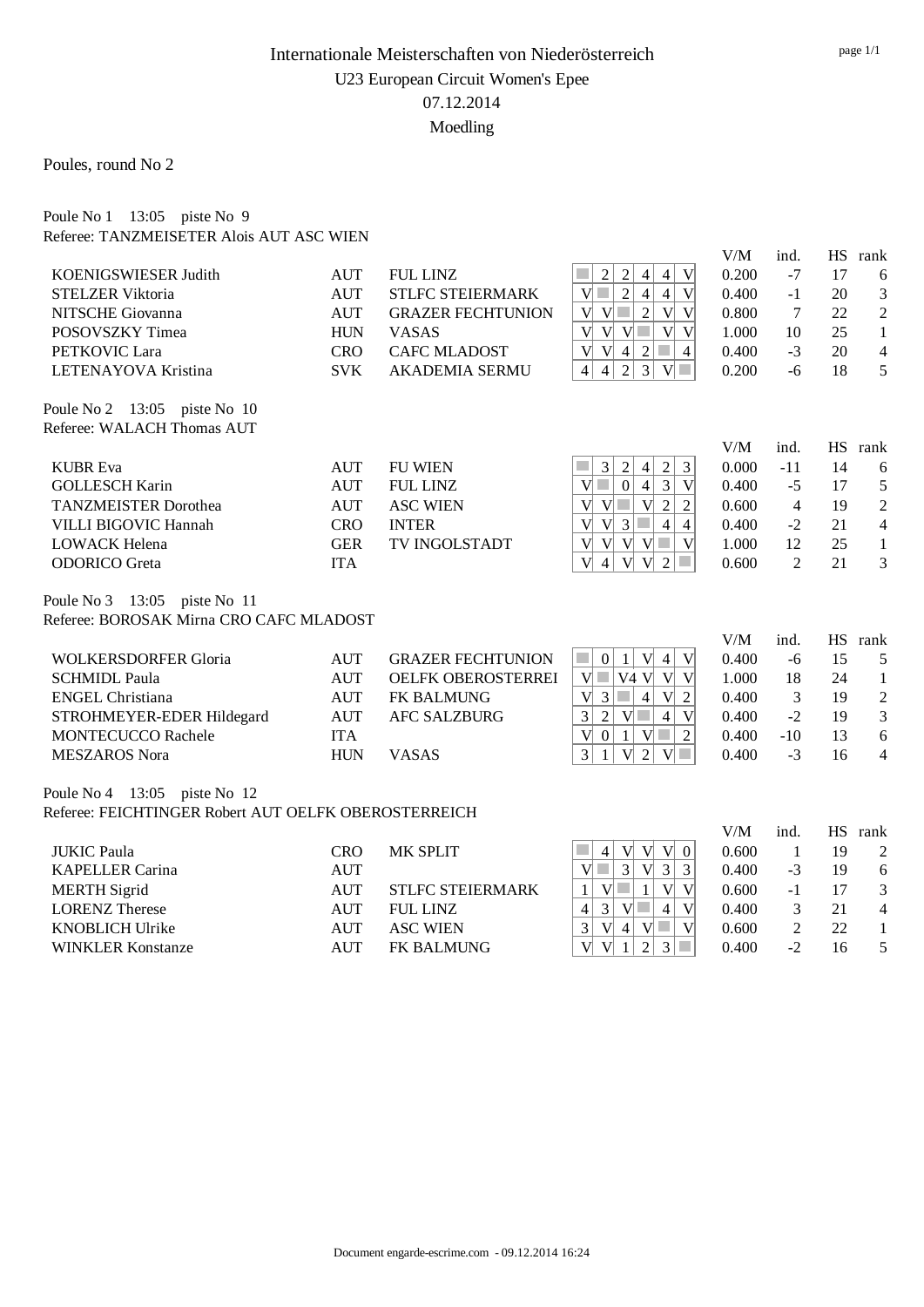Ranking of poules, round No 2 (ordered by ranking - 24 fencers)

| ranking | name and first name         | nat.       | club                      | V/M   | ind.             | HS | group      |
|---------|-----------------------------|------------|---------------------------|-------|------------------|----|------------|
| 1       | POSOVSZKY Timea             | <b>HUN</b> | <b>VASAS</b>              | 1.000 | 30               | 50 | qualifier  |
| 2       | <b>SCHMIDL Paula</b>        | <b>AUT</b> | <b>OELFK OBEROSTERREI</b> | 0.900 | 30               | 47 | qualifier  |
| 3       | <b>LOWACK Helena</b>        | <b>GER</b> | <b>TV INGOLSTADT</b>      | 0.900 | 19               | 47 | qualifier  |
| 4       | <b>TANZMEISTER Dorothea</b> | <b>AUT</b> | <b>ASC WIEN</b>           | 0.800 | 17               | 44 | qualifier  |
| 5       | <b>JUKIC Paula</b>          | <b>CRO</b> | <b>MK SPLIT</b>           | 0.700 | 12               | 42 | qualifier  |
| 6       | NITSCHE Giovanna            | <b>AUT</b> | <b>GRAZER FECHTUNION</b>  | 0.700 | 8                | 38 | qualifier  |
| 7       | <b>LORENZ Therese</b>       | <b>AUT</b> | <b>FUL LINZ</b>           | 0.600 | 12               | 45 | qualifier  |
| 8       | <b>MESZAROS</b> Nora        | <b>HUN</b> | <b>VASAS</b>              | 0.600 | 6                | 37 | qualifier  |
| 9       | <b>STELZER Viktoria</b>     | <b>AUT</b> | <b>STLFC STEIERMARK</b>   | 0.600 | 5                | 40 | qualifier  |
| 10      | <b>KNOBLICH Ulrike</b>      | <b>AUT</b> | <b>ASC WIEN</b>           | 0.600 | 3                | 40 | qualifier  |
| 11      | <b>WINKLER Konstanze</b>    | <b>AUT</b> | <b>FK BALMUNG</b>         | 0.500 | $\overline{2}$   | 39 | qualifier  |
| 12      | STROHMEYER-EDER Hildegard   | <b>AUT</b> | <b>AFC SALZBURG</b>       | 0.500 | $\mathbf{1}$     | 41 | qualifier  |
| 13      | <b>ODORICO</b> Greta        | <b>ITA</b> |                           | 0.500 | $\mathbf{1}$     | 38 | qualifier  |
| 14      | KOENIGSWIESER Judith        | <b>AUT</b> | <b>FUL LINZ</b>           | 0.500 | $\mathbf{0}$     | 36 | qualifier  |
| 15      | <b>GOLLESCH Karin</b>       | <b>AUT</b> | <b>FUL LINZ</b>           | 0.500 | $-2$             | 38 | qualifier  |
| 16      | MONTECUCCO Rachele          | <b>ITA</b> |                           | 0.500 | $-5$             | 32 | qualifier  |
| 17      | <b>MERTH Sigrid</b>         | <b>AUT</b> | <b>STLFC STEIERMARK</b>   | 0.500 | -6               | 34 | qualifier  |
| 18      | <b>ENGEL Christiana</b>     | <b>AUT</b> | FK BALMUNG                | 0.400 | $\boldsymbol{0}$ | 33 | qualifier  |
| 19      | <b>WOLKERSDORFER Gloria</b> | <b>AUT</b> | <b>GRAZER FECHTUNION</b>  | 0.400 | $-12$            | 31 | eliminated |
| 20      | <b>KUBR</b> Eva             | <b>AUT</b> | <b>FU WIEN</b>            | 0.300 | -6               | 34 | eliminated |
| 21      | VILLI BIGOVIC Hannah        | <b>CRO</b> | <b>INTER</b>              | 0.300 | $-7$             | 38 | eliminated |
| 22      | LETENAYOVA Kristina         | <b>SVK</b> | <b>AKADEMIA SERMU</b>     | 0.300 | $-7$             | 37 | eliminated |
| 23      | PETKOVIC Lara               | <b>CRO</b> | <b>CAFC MLADOST</b>       | 0.300 | $-12$            | 35 | eliminated |
| 24      | <b>KAPELLER Carina</b>      | <b>AUT</b> |                           | 0.300 | $-13$            | 32 | eliminated |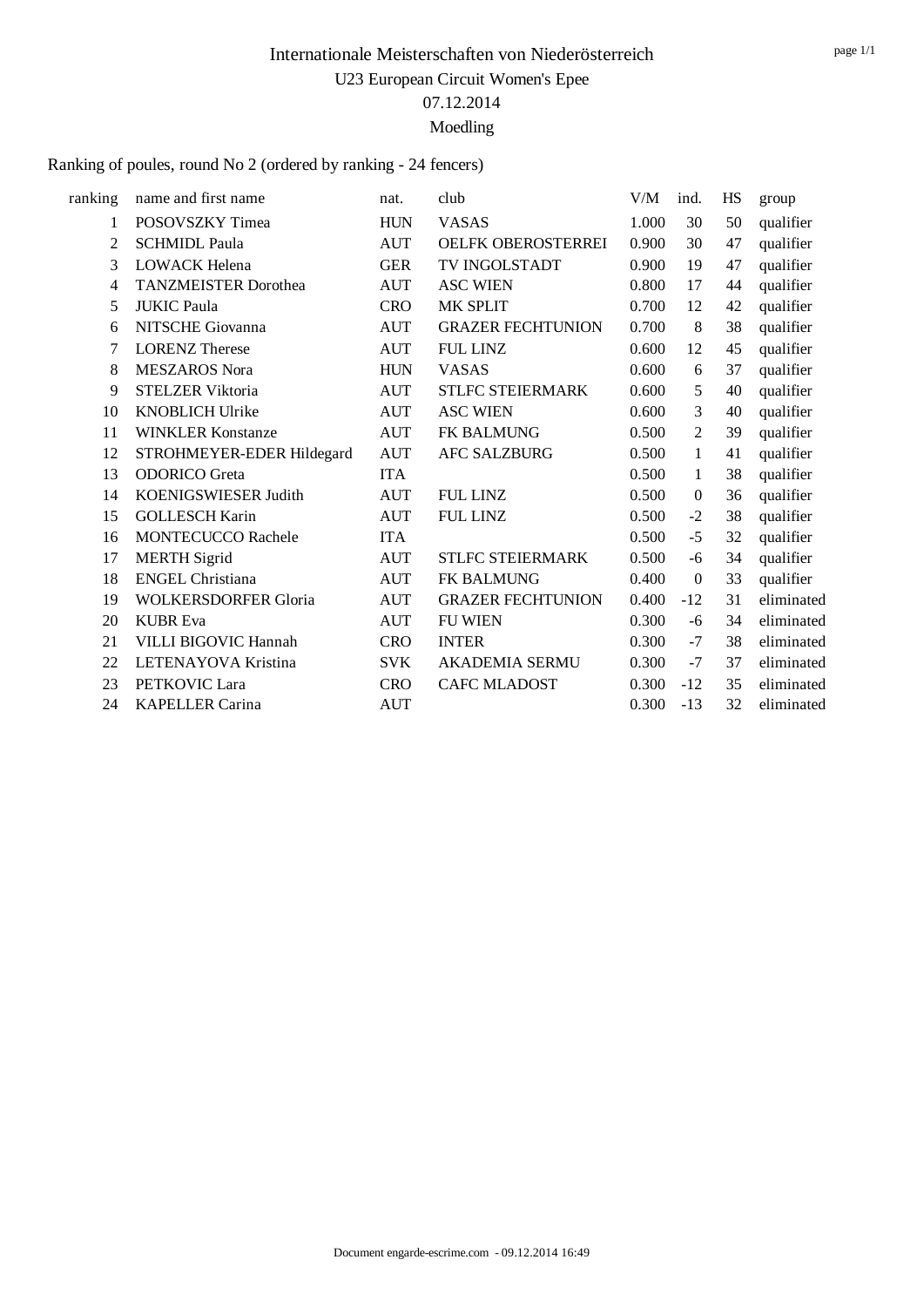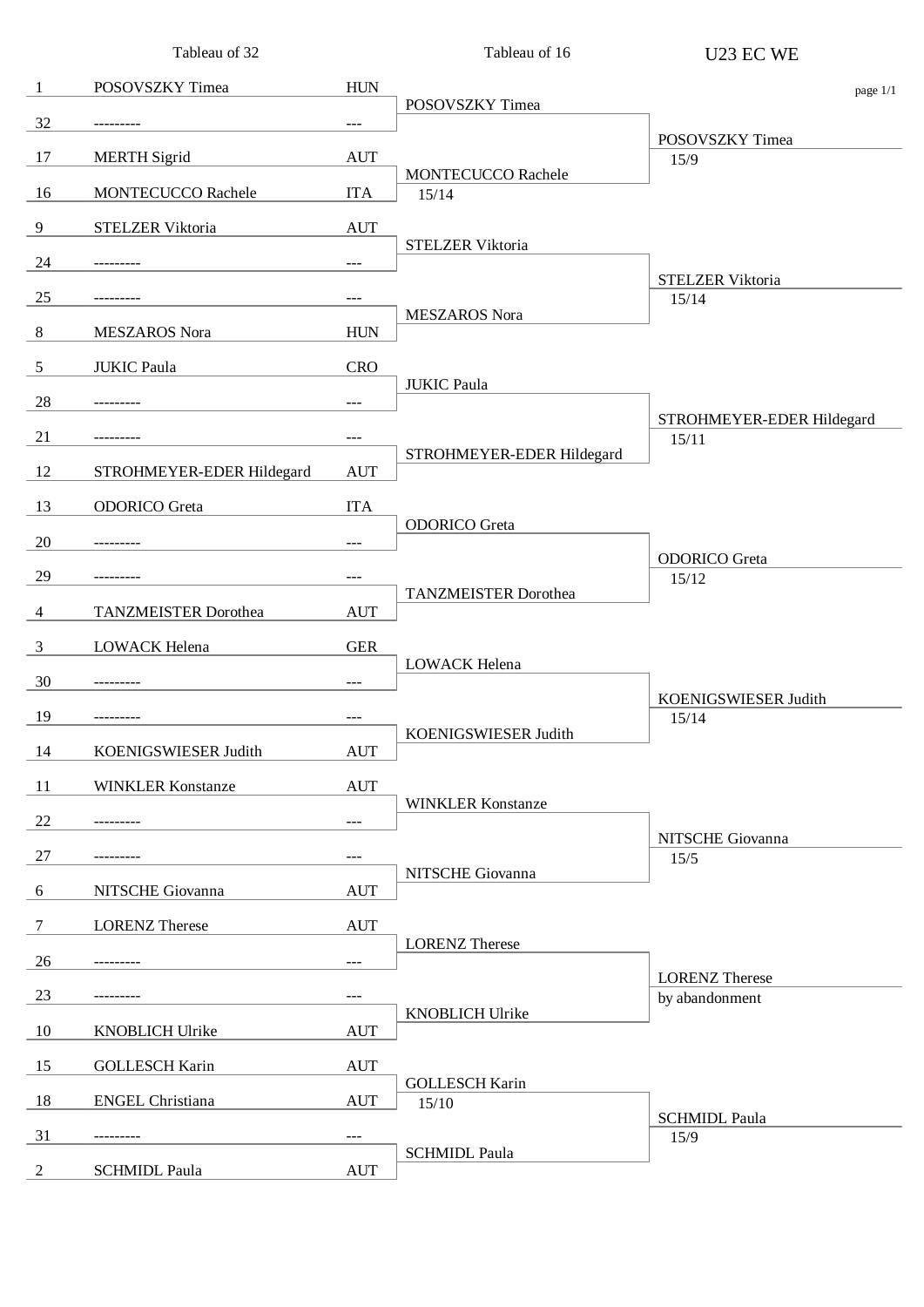# 07.12.2014

#### Moedling

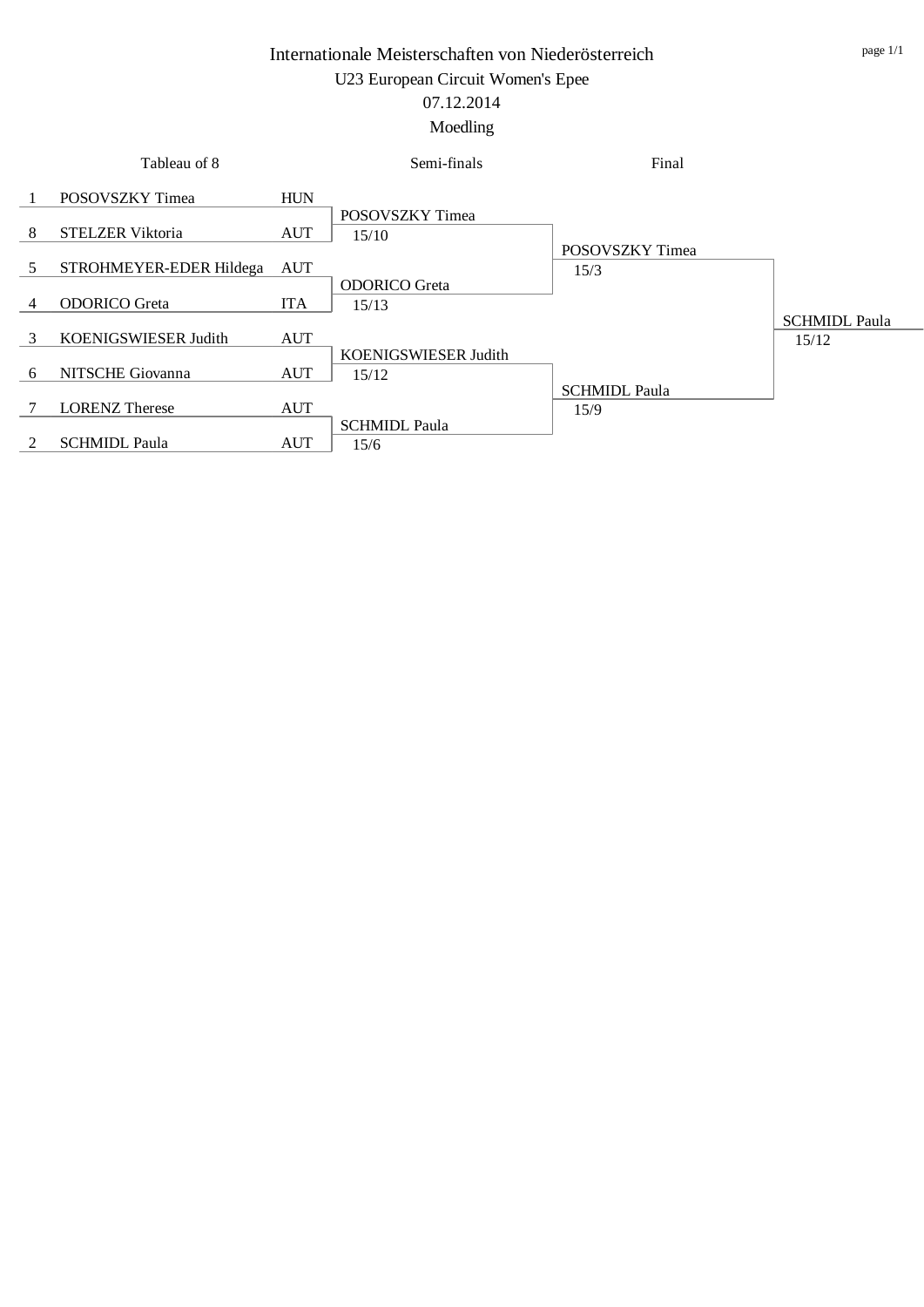### Overall ranking (ordered by ranking - 30 fencers)

| name and first name<br><b>SCHMIDL Paula</b><br>POSOVSZKY Timea<br>KOENIGSWIESER Judith<br><b>ODORICO</b> Greta<br>NITSCHE Giovanna<br><b>LORENZ</b> Therese<br><b>STELZER Viktoria</b><br>STROHMEYER-EDER Hildegard<br>LOWACK Helena<br><b>TANZMEISTER Dorothea</b><br><b>JUKIC Paula</b><br><b>MESZAROS Nora</b><br><b>KNOBLICH Ulrike</b> | flag<br>Н<br>÷<br>Ø.                        | country<br><b>AUT</b><br><b>HUN</b><br><b>AUT</b><br><b>ITA</b><br><b>AUT</b><br><b>AUT</b><br><b>AUT</b><br><b>AUT</b><br><b>GER</b><br><b>AUT</b><br><b>CRO</b> | club<br>OELFK OBEROSTERREI<br><b>VASAS</b><br><b>FUL LINZ</b><br><b>GRAZER FECHTUNION</b><br>FUL LINZ<br>STLFC STEIERMARK<br><b>AFC SALZBURG</b><br>TV INGOLSTADT<br><b>ASC WIEN</b> | d.o.b.<br>2/6/1996<br>1/10/1994<br>30/9/1970<br>15/5/1997<br>4/10/1996<br>29/6/1968<br>9/1/1987<br>8/5/1966<br>18/12/1982 | licence<br>00830590<br>00000661<br>00740002<br>00839178<br>00830472<br>00688167<br>00746248<br>00767331<br>00834744 |
|---------------------------------------------------------------------------------------------------------------------------------------------------------------------------------------------------------------------------------------------------------------------------------------------------------------------------------------------|---------------------------------------------|-------------------------------------------------------------------------------------------------------------------------------------------------------------------|--------------------------------------------------------------------------------------------------------------------------------------------------------------------------------------|---------------------------------------------------------------------------------------------------------------------------|---------------------------------------------------------------------------------------------------------------------|
|                                                                                                                                                                                                                                                                                                                                             |                                             |                                                                                                                                                                   |                                                                                                                                                                                      |                                                                                                                           |                                                                                                                     |
|                                                                                                                                                                                                                                                                                                                                             |                                             |                                                                                                                                                                   |                                                                                                                                                                                      |                                                                                                                           |                                                                                                                     |
|                                                                                                                                                                                                                                                                                                                                             |                                             |                                                                                                                                                                   |                                                                                                                                                                                      |                                                                                                                           |                                                                                                                     |
|                                                                                                                                                                                                                                                                                                                                             |                                             |                                                                                                                                                                   |                                                                                                                                                                                      |                                                                                                                           |                                                                                                                     |
|                                                                                                                                                                                                                                                                                                                                             |                                             |                                                                                                                                                                   |                                                                                                                                                                                      |                                                                                                                           |                                                                                                                     |
|                                                                                                                                                                                                                                                                                                                                             |                                             |                                                                                                                                                                   |                                                                                                                                                                                      |                                                                                                                           |                                                                                                                     |
|                                                                                                                                                                                                                                                                                                                                             |                                             |                                                                                                                                                                   |                                                                                                                                                                                      |                                                                                                                           |                                                                                                                     |
|                                                                                                                                                                                                                                                                                                                                             |                                             |                                                                                                                                                                   |                                                                                                                                                                                      |                                                                                                                           |                                                                                                                     |
|                                                                                                                                                                                                                                                                                                                                             |                                             |                                                                                                                                                                   |                                                                                                                                                                                      |                                                                                                                           |                                                                                                                     |
|                                                                                                                                                                                                                                                                                                                                             |                                             |                                                                                                                                                                   |                                                                                                                                                                                      |                                                                                                                           |                                                                                                                     |
|                                                                                                                                                                                                                                                                                                                                             |                                             |                                                                                                                                                                   |                                                                                                                                                                                      | 10/9/1968                                                                                                                 | 00688190                                                                                                            |
|                                                                                                                                                                                                                                                                                                                                             |                                             |                                                                                                                                                                   | MK SPLIT                                                                                                                                                                             | 17/7/1998                                                                                                                 | 00832712                                                                                                            |
|                                                                                                                                                                                                                                                                                                                                             |                                             | <b>HUN</b>                                                                                                                                                        | <b>VASAS</b>                                                                                                                                                                         | 10/3/1994                                                                                                                 | 00002229                                                                                                            |
|                                                                                                                                                                                                                                                                                                                                             |                                             | <b>AUT</b>                                                                                                                                                        | <b>ASC WIEN</b>                                                                                                                                                                      | 20/8/1975                                                                                                                 | 00778268                                                                                                            |
| <b>WINKLER Konstanze</b>                                                                                                                                                                                                                                                                                                                    |                                             | <b>AUT</b>                                                                                                                                                        | FK BALMUNG                                                                                                                                                                           | 10/4/1996                                                                                                                 | 00777832                                                                                                            |
| <b>GOLLESCH Karin</b>                                                                                                                                                                                                                                                                                                                       |                                             | <b>AUT</b>                                                                                                                                                        | <b>FUL LINZ</b>                                                                                                                                                                      | 4/1/1979                                                                                                                  | 00688152                                                                                                            |
| <b>MONTECUCCO Rachele</b>                                                                                                                                                                                                                                                                                                                   |                                             | <b>ITA</b>                                                                                                                                                        |                                                                                                                                                                                      | 21/3/1996                                                                                                                 | 00777853                                                                                                            |
| <b>MERTH</b> Sigrid                                                                                                                                                                                                                                                                                                                         |                                             | <b>AUT</b>                                                                                                                                                        | STLFC STEIERMARK                                                                                                                                                                     | 7/2/1991                                                                                                                  | 00832823                                                                                                            |
| <b>ENGEL Christiana</b>                                                                                                                                                                                                                                                                                                                     |                                             | <b>AUT</b>                                                                                                                                                        | FK BALMUNG                                                                                                                                                                           | 10/7/1989                                                                                                                 | 00002620                                                                                                            |
| <b>WOLKERSDORFER Gloria</b>                                                                                                                                                                                                                                                                                                                 |                                             | AUT                                                                                                                                                               | <b>GRAZER FECHTUNION</b>                                                                                                                                                             | 26/11/1996                                                                                                                | 00831729                                                                                                            |
| <b>KUBR</b> Eva                                                                                                                                                                                                                                                                                                                             |                                             | <b>AUT</b>                                                                                                                                                        | <b>FU WIEN</b>                                                                                                                                                                       | 5/10/1991                                                                                                                 | 00839216                                                                                                            |
| VILLI BIGOVIC Hannah                                                                                                                                                                                                                                                                                                                        | $\bullet$                                   | <b>CRO</b>                                                                                                                                                        | <b>INTER</b>                                                                                                                                                                         | 30/12/1997                                                                                                                | 00830465                                                                                                            |
| LETENAYOVA Kristina                                                                                                                                                                                                                                                                                                                         | $\theta$                                    | <b>SVK</b>                                                                                                                                                        | <b>AKADEMIA SERMU</b>                                                                                                                                                                | 29/7/1984                                                                                                                 | 00690506                                                                                                            |
| PETKOVIC Lara                                                                                                                                                                                                                                                                                                                               | -8                                          | <b>CRO</b>                                                                                                                                                        | <b>CAFC MLADOST</b>                                                                                                                                                                  | 27/11/1997                                                                                                                | 00832764                                                                                                            |
| <b>KAPELLER Carina</b>                                                                                                                                                                                                                                                                                                                      |                                             | <b>AUT</b>                                                                                                                                                        |                                                                                                                                                                                      | 14/8/1998                                                                                                                 | 00836318                                                                                                            |
| <b>WITTING Melanie</b>                                                                                                                                                                                                                                                                                                                      |                                             | <b>AUT</b>                                                                                                                                                        | <b>ASC WIEN</b>                                                                                                                                                                      | 3/5/1982                                                                                                                  | 00778269                                                                                                            |
| <b>PUCHACHER Laura</b>                                                                                                                                                                                                                                                                                                                      |                                             | <b>AUT</b>                                                                                                                                                        | <b>KAC KLAGENFURT</b>                                                                                                                                                                | 13/5/1994                                                                                                                 | 00000456                                                                                                            |
| HENDRICKS-SEBESY Judith                                                                                                                                                                                                                                                                                                                     |                                             | <b>AUT</b>                                                                                                                                                        | <b>WAT WIEDEN</b>                                                                                                                                                                    | 26/7/1949                                                                                                                 | 00738297                                                                                                            |
| LEININGEN-WESTERBURG Marie                                                                                                                                                                                                                                                                                                                  |                                             | <b>AUT</b>                                                                                                                                                        | <b>FU WIEN</b>                                                                                                                                                                       | 13/2/1998                                                                                                                 | 00834199                                                                                                            |
|                                                                                                                                                                                                                                                                                                                                             |                                             | <b>AUT</b>                                                                                                                                                        | <b>ASC WIEN</b>                                                                                                                                                                      | 25/5/1966                                                                                                                 | 00731862                                                                                                            |
|                                                                                                                                                                                                                                                                                                                                             |                                             | <b>AUT</b>                                                                                                                                                        | <b>STLFC STEIERMARK</b>                                                                                                                                                              | 10/9/1976                                                                                                                 | 00767105                                                                                                            |
|                                                                                                                                                                                                                                                                                                                                             | <b>SCHRAMM Susanne</b><br>VEGHELYI Patricia |                                                                                                                                                                   |                                                                                                                                                                                      |                                                                                                                           |                                                                                                                     |